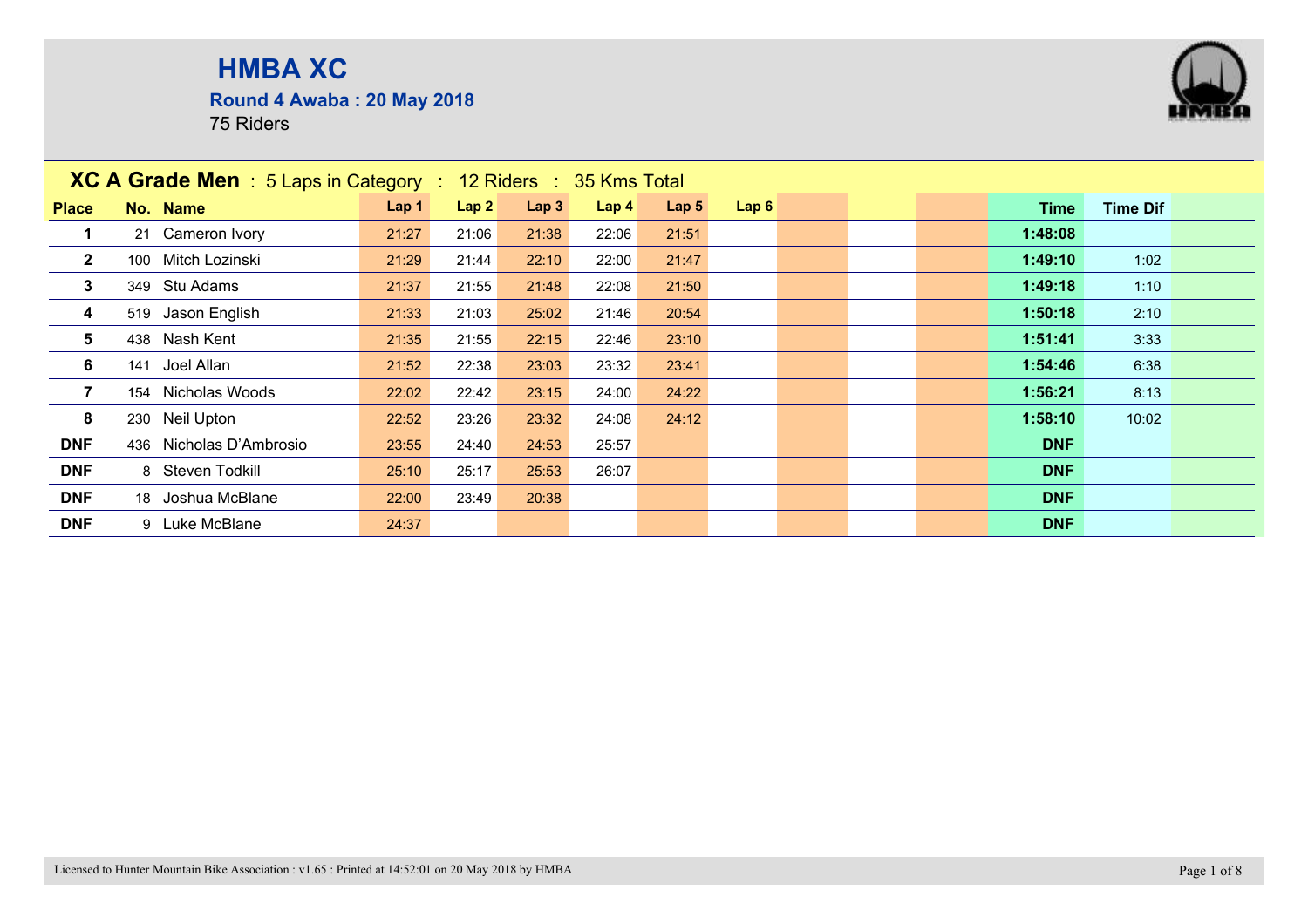**Round 4 Awaba : 20 May 2018**



| <b>XC B Grade Men</b> : 4 Laps in Category :<br>12 Riders : 28 Kms Total<br>Lap6<br>Lap 1<br>Lap2<br>Lap3<br>Lap <sub>5</sub><br>Lap <sub>4</sub><br>No. Name<br><b>Time Dif</b><br><b>Place</b><br>Time<br>507 Steve Russell<br>1:38:08<br>24:30<br>24:17<br>24:35<br>24:46<br>1:38:35<br>$\mathbf{2}$<br>208 George Allertz<br>24:02<br>24:52<br>25:05<br>0:27<br>24:36<br>$\mathbf{3}$<br>455 Owen Tooley<br>1:40:36<br>2:28<br>24:24<br>25:10<br>25:36<br>25:26<br>125 Quentin Norquay<br>1:40:38<br>2:30<br>4<br>24:33<br>25:04<br>25:36<br>25:25<br>523 Marek Jankowski<br>5<br>1:42:01<br>3:53<br>24:31<br>25:44<br>26:37<br>25:09<br>6<br>75 Sam Mackenzie<br>1:43:49<br>25:05<br>25:31<br>26:49<br>5:41<br>26:24<br>$\overline{7}$<br>113 Joel Thompson<br>1:44:18<br>6:10<br>24:22<br>25:30<br>26:17<br>28:09<br>8<br>129 Christopher Humphries<br>1:46:05<br>7:57<br>28:38<br>24:48<br>25:55<br>26:44<br>9<br>216 Paul Monk<br>1:46:16<br>8:08<br>25:30<br>26:34<br>27:17<br>26:55<br>332 Rodney Rae |  |                     |       |       |       |       |  |  |  |  |            |       |
|-----------------------------------------------------------------------------------------------------------------------------------------------------------------------------------------------------------------------------------------------------------------------------------------------------------------------------------------------------------------------------------------------------------------------------------------------------------------------------------------------------------------------------------------------------------------------------------------------------------------------------------------------------------------------------------------------------------------------------------------------------------------------------------------------------------------------------------------------------------------------------------------------------------------------------------------------------------------------------------------------------------------|--|---------------------|-------|-------|-------|-------|--|--|--|--|------------|-------|
|                                                                                                                                                                                                                                                                                                                                                                                                                                                                                                                                                                                                                                                                                                                                                                                                                                                                                                                                                                                                                 |  |                     |       |       |       |       |  |  |  |  |            |       |
|                                                                                                                                                                                                                                                                                                                                                                                                                                                                                                                                                                                                                                                                                                                                                                                                                                                                                                                                                                                                                 |  |                     |       |       |       |       |  |  |  |  |            |       |
|                                                                                                                                                                                                                                                                                                                                                                                                                                                                                                                                                                                                                                                                                                                                                                                                                                                                                                                                                                                                                 |  |                     |       |       |       |       |  |  |  |  |            |       |
|                                                                                                                                                                                                                                                                                                                                                                                                                                                                                                                                                                                                                                                                                                                                                                                                                                                                                                                                                                                                                 |  |                     |       |       |       |       |  |  |  |  |            |       |
|                                                                                                                                                                                                                                                                                                                                                                                                                                                                                                                                                                                                                                                                                                                                                                                                                                                                                                                                                                                                                 |  |                     |       |       |       |       |  |  |  |  |            |       |
|                                                                                                                                                                                                                                                                                                                                                                                                                                                                                                                                                                                                                                                                                                                                                                                                                                                                                                                                                                                                                 |  |                     |       |       |       |       |  |  |  |  |            |       |
|                                                                                                                                                                                                                                                                                                                                                                                                                                                                                                                                                                                                                                                                                                                                                                                                                                                                                                                                                                                                                 |  |                     |       |       |       |       |  |  |  |  |            |       |
|                                                                                                                                                                                                                                                                                                                                                                                                                                                                                                                                                                                                                                                                                                                                                                                                                                                                                                                                                                                                                 |  |                     |       |       |       |       |  |  |  |  |            |       |
|                                                                                                                                                                                                                                                                                                                                                                                                                                                                                                                                                                                                                                                                                                                                                                                                                                                                                                                                                                                                                 |  |                     |       |       |       |       |  |  |  |  |            |       |
|                                                                                                                                                                                                                                                                                                                                                                                                                                                                                                                                                                                                                                                                                                                                                                                                                                                                                                                                                                                                                 |  |                     |       |       |       |       |  |  |  |  |            |       |
| 10                                                                                                                                                                                                                                                                                                                                                                                                                                                                                                                                                                                                                                                                                                                                                                                                                                                                                                                                                                                                              |  |                     | 25:47 | 27:18 | 27:21 | 27:19 |  |  |  |  | 1:47:45    | 9:37  |
| 11                                                                                                                                                                                                                                                                                                                                                                                                                                                                                                                                                                                                                                                                                                                                                                                                                                                                                                                                                                                                              |  | 742 Daniel Mcilwain | 25:58 | 27:16 | 27:22 | 30:17 |  |  |  |  | 1:50:53    | 12:45 |
| <b>DNF</b>                                                                                                                                                                                                                                                                                                                                                                                                                                                                                                                                                                                                                                                                                                                                                                                                                                                                                                                                                                                                      |  | 160 Wayne Bower     | 25:32 | 25:58 | 14:30 |       |  |  |  |  | <b>DNF</b> |       |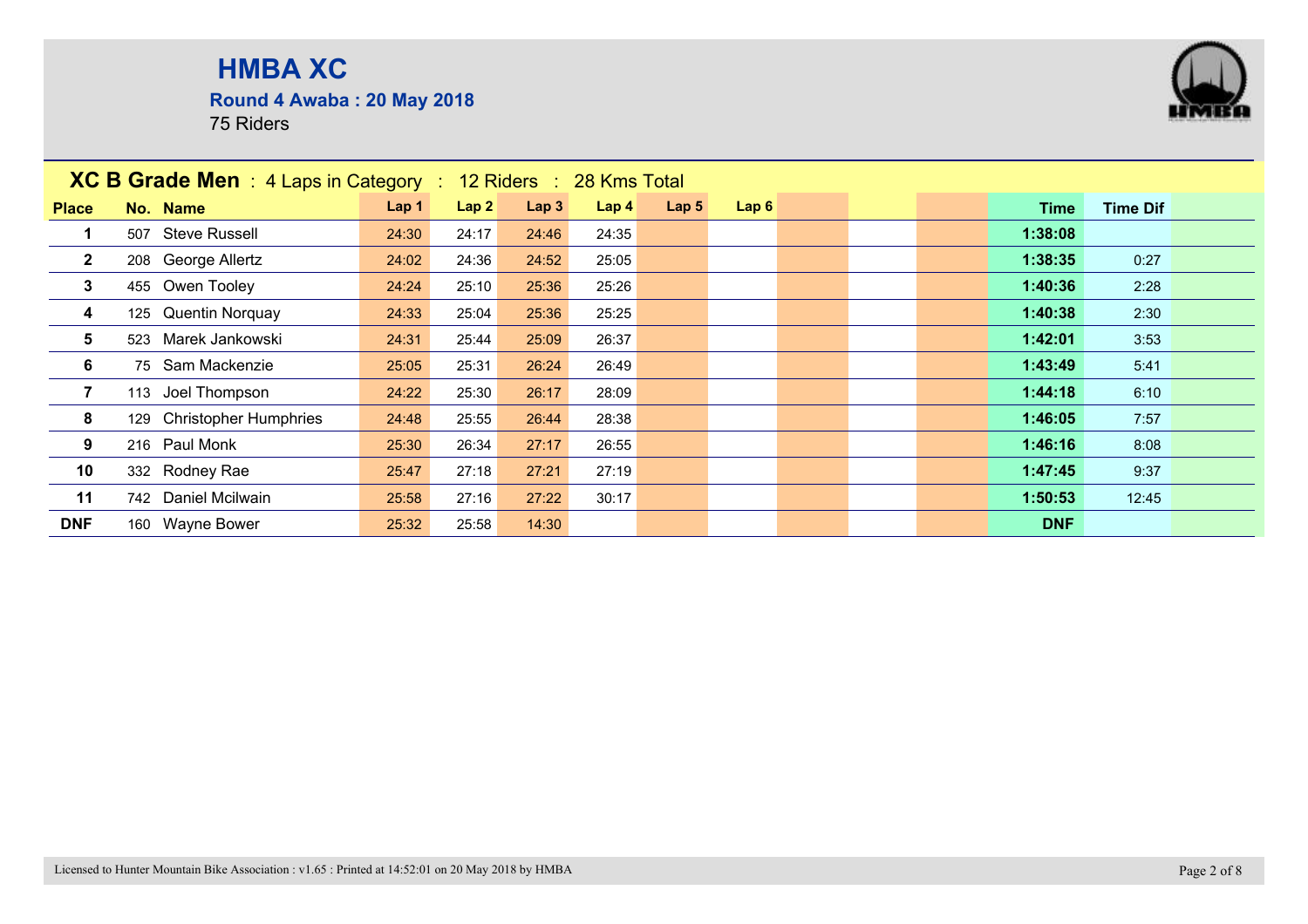**Round 4 Awaba : 20 May 2018**



|              | <b>XC B Grade Women</b> : $3$ Laps in Category : $4$ Riders : $21$ Kms Total |       |       |                  |                  |                  |      |  |         |                 |  |
|--------------|------------------------------------------------------------------------------|-------|-------|------------------|------------------|------------------|------|--|---------|-----------------|--|
| <b>Place</b> | No. Name                                                                     | Lap 1 | Lap2  | Lap <sub>3</sub> | Lap <sub>4</sub> | Lap <sub>5</sub> | Lap6 |  | Time    | <b>Time Dif</b> |  |
|              | 506 Laura Renshaw                                                            | 29:39 | 28:23 | 28:29            |                  |                  |      |  | 1:26:31 |                 |  |
| $\mathbf{2}$ | <b>Emily Dreaper</b><br>117                                                  | 30:01 | 31:51 | 31:52            |                  |                  |      |  | 1:33:44 | 7:13            |  |
| 3            | 357 Georgia Marjoribanks                                                     | 31:35 | 31:19 | 33:34            |                  |                  |      |  | 1:36:28 | 9:57            |  |
| 4            | Olivia Gollan<br>450                                                         | 31:33 | 33:13 | 34:33            |                  |                  |      |  | 1:39:19 | 12:48           |  |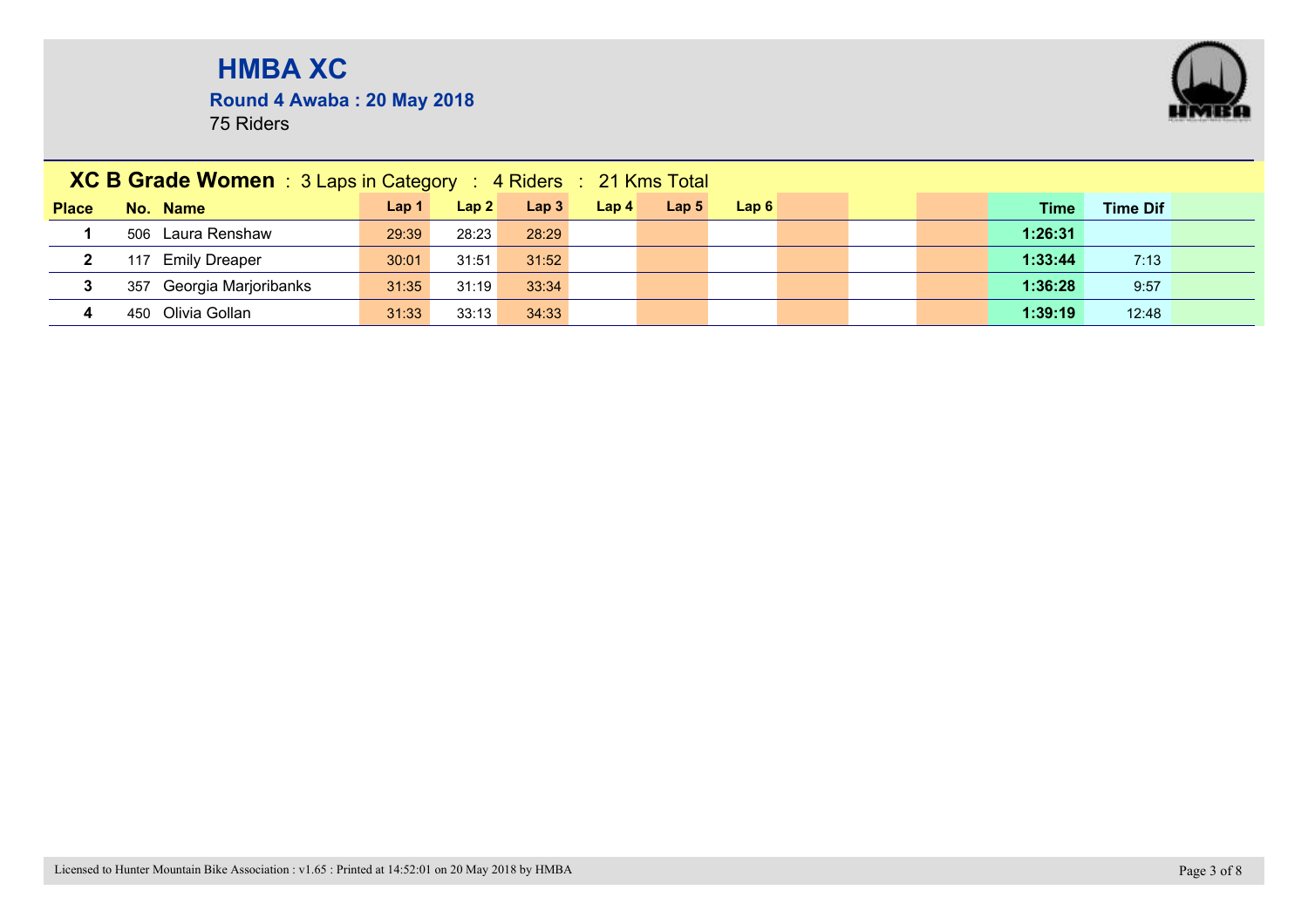**Round 4 Awaba : 20 May 2018**

75 Riders



Licensed to Hunter Mountain Bike Association : v1.65 : Printed at 14:52:01 on 20 May 2018 by HMBA Page 4 of 8

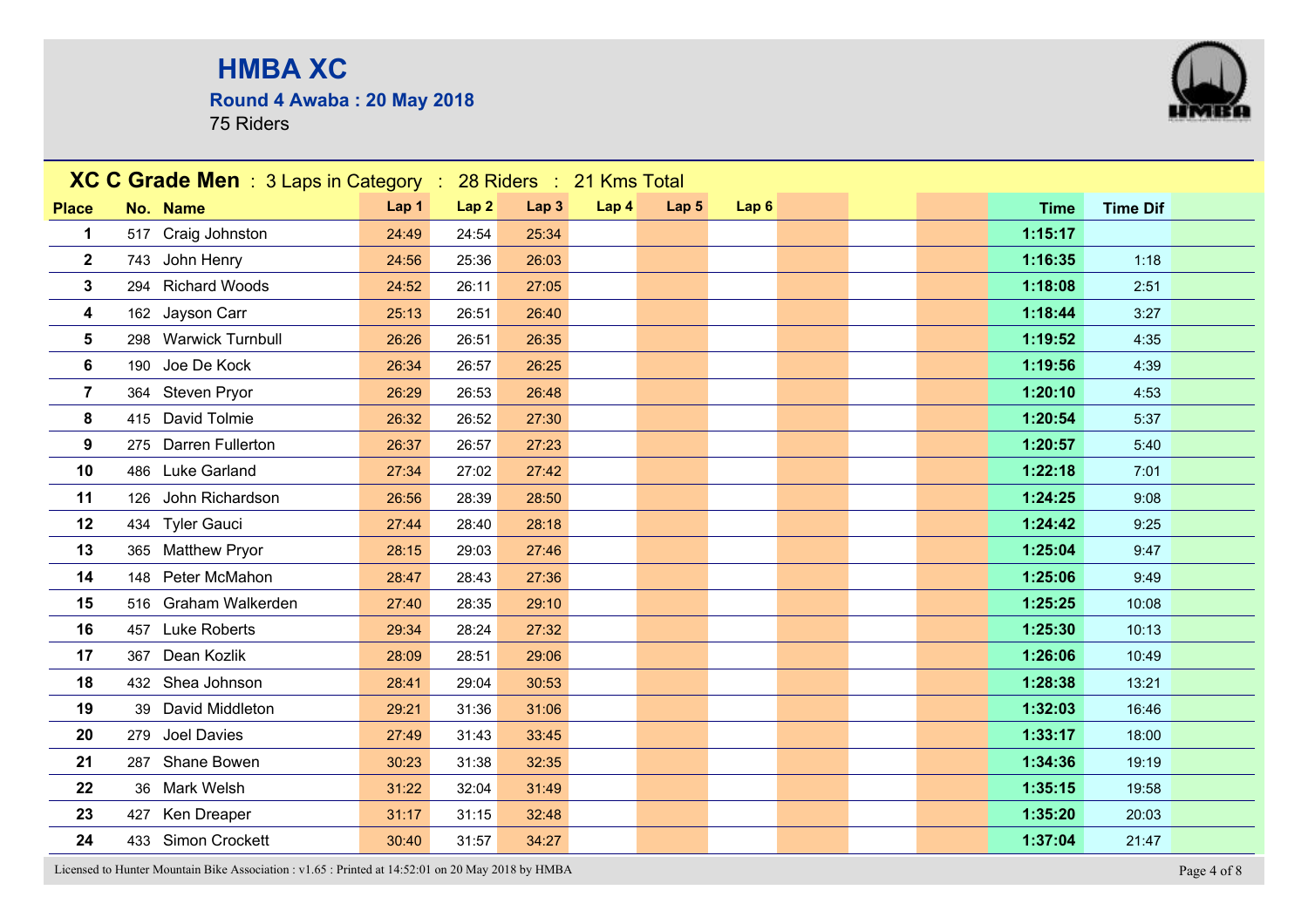

**Round 4 Awaba : 20 May 2018**

| 25 | David Morley<br>331        | 31:53 | 32:59 | 33:13 |  |  |  | 1:38:05 | 22:48 |  |
|----|----------------------------|-------|-------|-------|--|--|--|---------|-------|--|
| 26 | 375 John Carr              | 31:52 | 35:19 | 35:22 |  |  |  | 1:42:33 | 27:16 |  |
| 27 | 424 Grzegorz Kordiukiewicz | 39:02 | 29:54 | 33:46 |  |  |  | 1:42:42 | 27:25 |  |
| 28 | 406 Josh Pajtl             | 31:36 | 36:41 | 37:10 |  |  |  | 1:45:27 | 30:10 |  |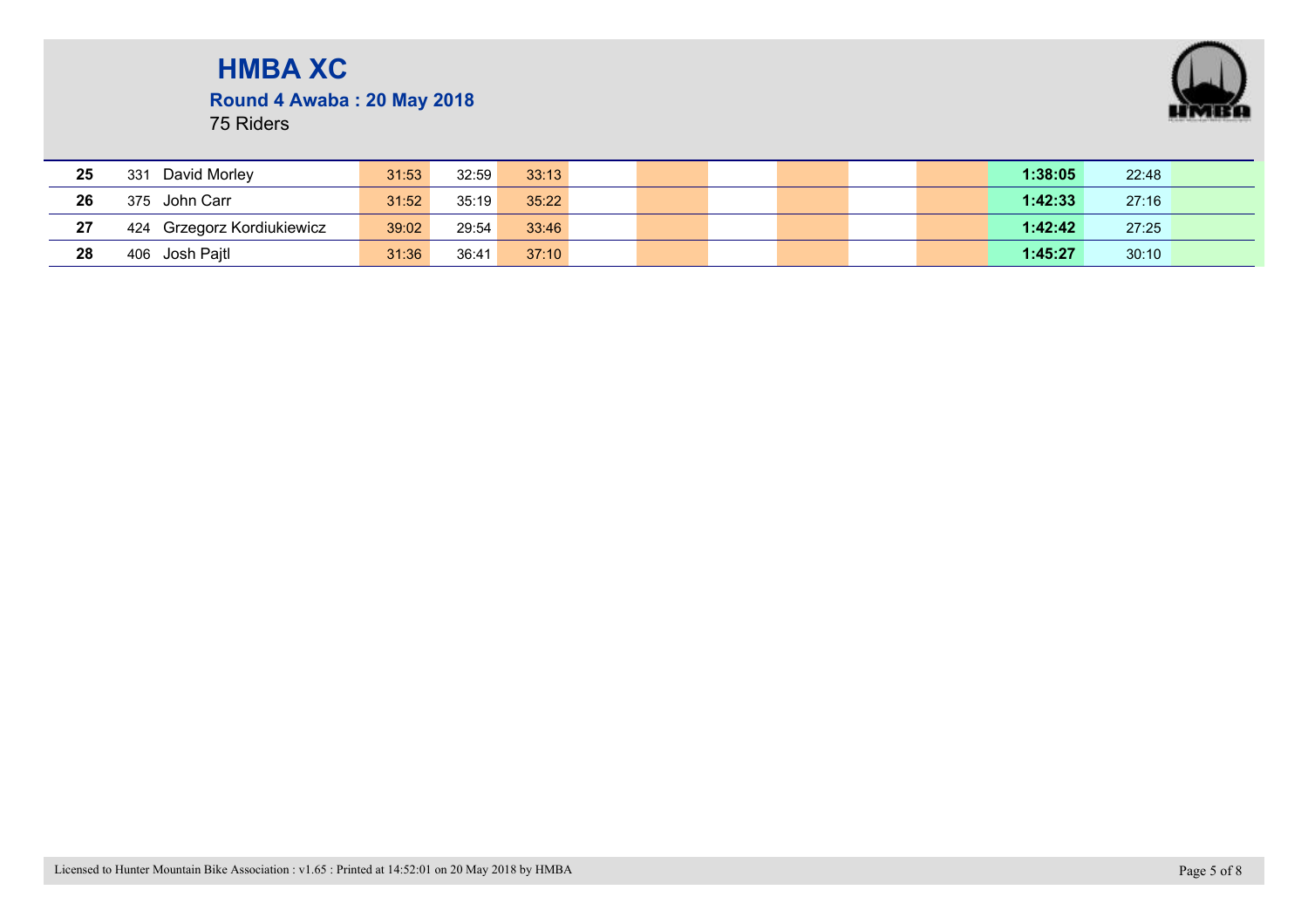**Round 4 Awaba : 20 May 2018**



|              | XC C Grade Women : 2 Laps in Category : 4 Riders : 14 Kms Total |                  |         |                  |                  |                  |      |  |         |                 |  |
|--------------|-----------------------------------------------------------------|------------------|---------|------------------|------------------|------------------|------|--|---------|-----------------|--|
| <b>Place</b> | No. Name                                                        | Lap <sub>1</sub> | Lap2    | Lap <sub>3</sub> | Lap <sub>4</sub> | Lap <sub>5</sub> | Lap6 |  | Time    | <b>Time Dif</b> |  |
|              | 108 Sally-Anne Henderson                                        | 41:25            | 39:19   |                  |                  |                  |      |  | 1:20:44 |                 |  |
| $\mathbf{2}$ | 412 Sarah Bacon                                                 | 43:34            | 39:43   |                  |                  |                  |      |  | 1:23:17 | 2:33            |  |
|              | Heidi Gairns<br>521                                             | 48:10            | 1:05:58 |                  |                  |                  |      |  | 1:54:08 | 33:24           |  |
| 4            | Alicia Reed<br>118                                              | 48:14            | 1:05:58 |                  |                  |                  |      |  | 1:54:12 | 33:28           |  |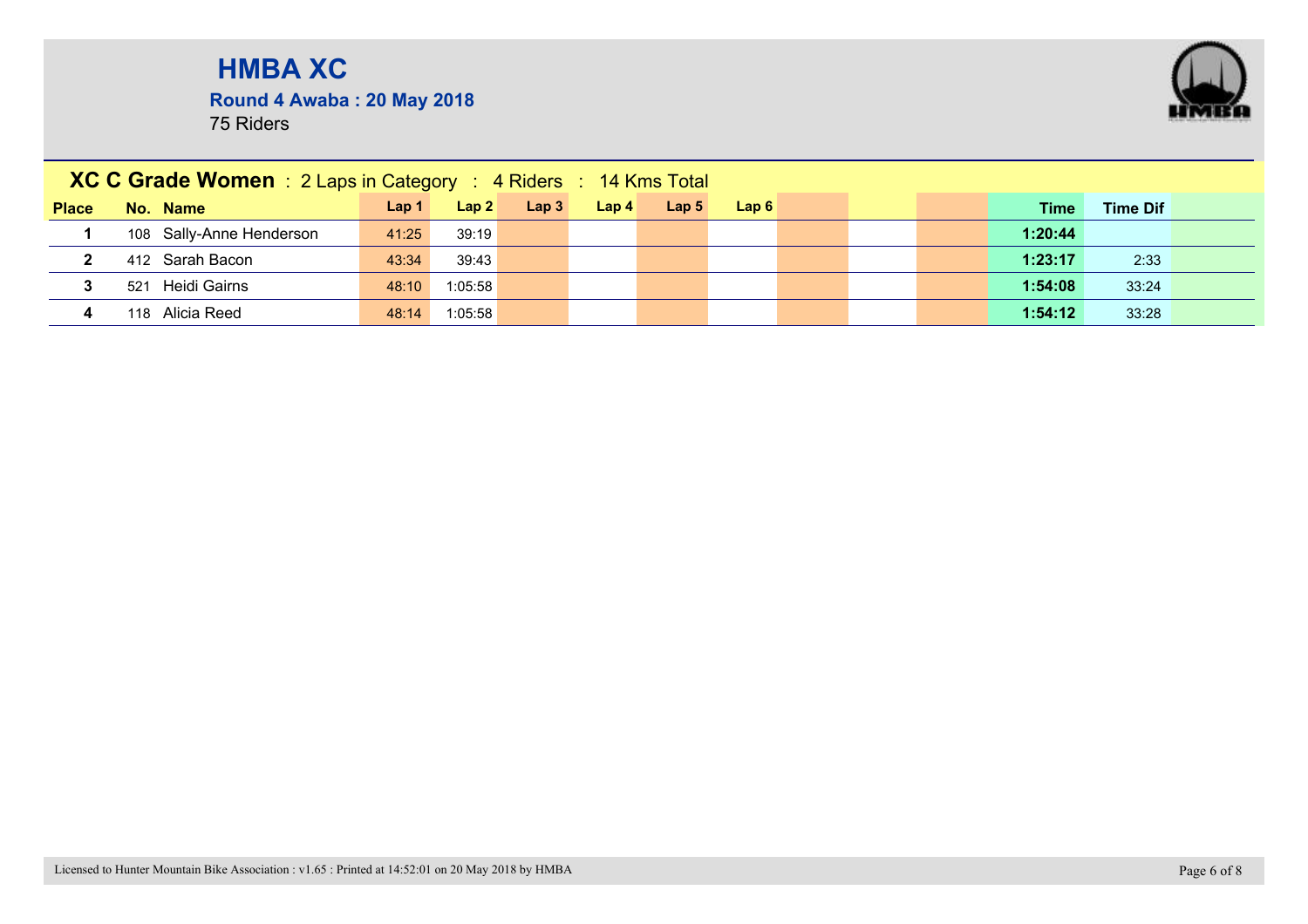**Round 4 Awaba : 20 May 2018**



|              | <b>XC D Grade Men</b> : 2 Laps in Category : 11 Riders : 14 Kms Total |       |       |      |                  |                  |      |  |            |                 |
|--------------|-----------------------------------------------------------------------|-------|-------|------|------------------|------------------|------|--|------------|-----------------|
| <b>Place</b> | No. Name                                                              | Lap 1 | Lap2  | Lap3 | Lap <sub>4</sub> | Lap <sub>5</sub> | Lap6 |  | Time       | <b>Time Dif</b> |
|              | 217 Darcy Peel                                                        | 32:55 | 34:35 |      |                  |                  |      |  | 1:07:30    |                 |
| $\mathbf{2}$ | 456 Samuel Cruickshank                                                | 34:45 | 34:13 |      |                  |                  |      |  | 1:08:58    | 1:28            |
| 3            | 103 Adam Griffith                                                     | 33:07 | 35:53 |      |                  |                  |      |  | 1:09:00    | 1:30            |
| 4            | 105 Kevin Rae                                                         | 35:32 | 34:25 |      |                  |                  |      |  | 1:09:57    | 2:27            |
| 5            | 526 Dane Critchlow                                                    | 29:34 | 42:56 |      |                  |                  |      |  | 1:12:30    | 5:00            |
| 6            | 439 Harvey McGaffin                                                   | 35:11 | 37:28 |      |                  |                  |      |  | 1:12:39    | 5:09            |
|              | 229 Tyler Peel                                                        | 37:35 | 41:13 |      |                  |                  |      |  | 1:18:48    | 11:18           |
| 8            | 503 Liam Wilson                                                       | 39:31 | 41:08 |      |                  |                  |      |  | 1:20:39    | 13:09           |
| 9            | 135 DREW Randall                                                      | 41:10 | 40:13 |      |                  |                  |      |  | 1:21:23    | 13:53           |
| 10           | <b>Hunter Pidcock</b><br>461                                          | 42:06 | 49:32 |      |                  |                  |      |  | 1:31:38    | 24:08           |
| <b>DNF</b>   | 463 Alexander MacDougall                                              | 56:59 |       |      |                  |                  |      |  | <b>DNF</b> |                 |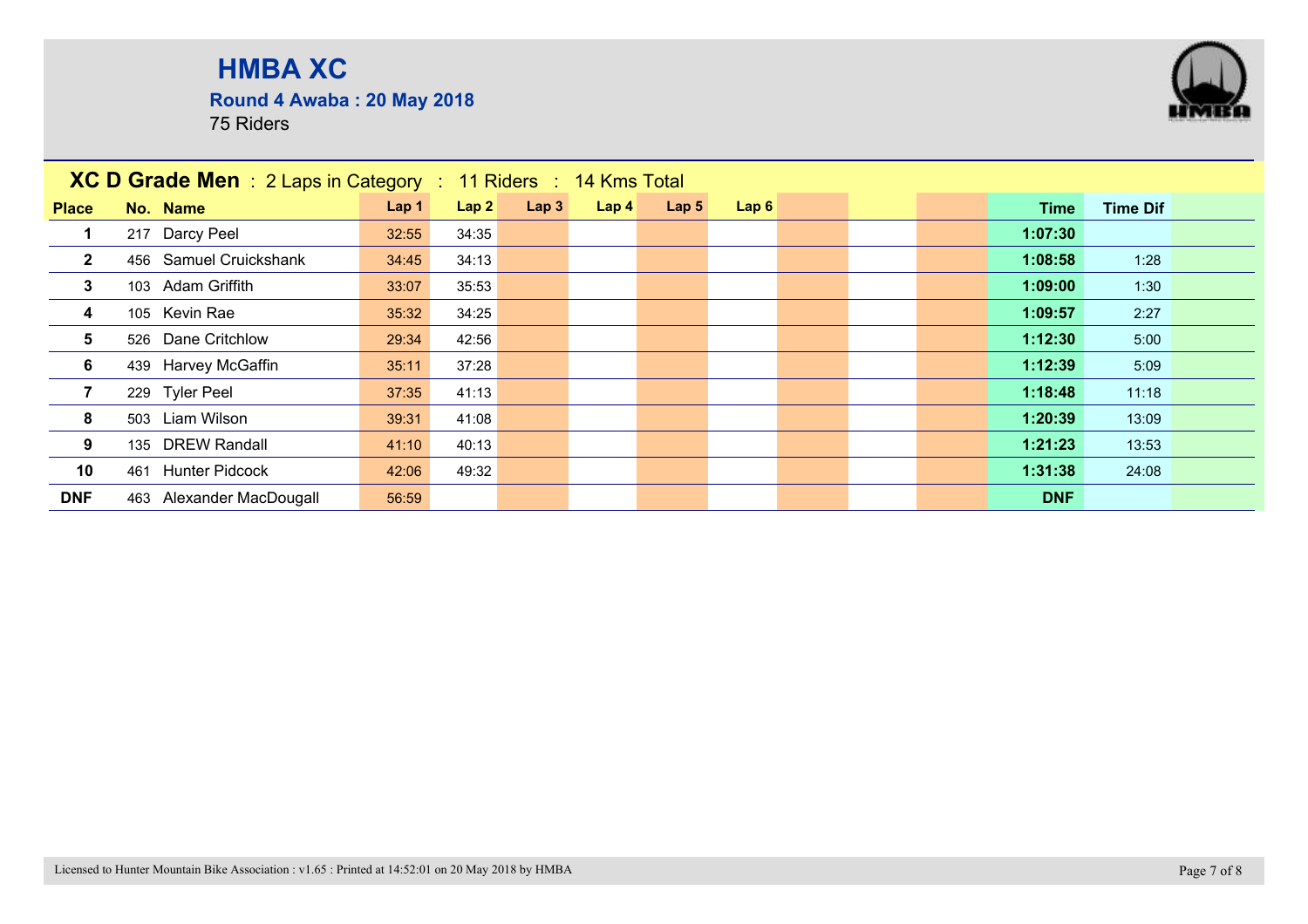**Round 4 Awaba : 20 May 2018**



| <b>XC D Grade Women</b> 1 Laps in Category : 1 Riders : 7 Kms Total<br>Lap2<br>Lap <sub>5</sub><br>Lap <sub>3</sub><br>Lap <sub>4</sub><br>Lap6<br>Lap 1<br><b>Time</b><br><b>Time Dif</b><br><b>Place</b><br>No. Name |                   |         |  |  |  |  |  |  |  |  |         |  |  |
|------------------------------------------------------------------------------------------------------------------------------------------------------------------------------------------------------------------------|-------------------|---------|--|--|--|--|--|--|--|--|---------|--|--|
|                                                                                                                                                                                                                        |                   |         |  |  |  |  |  |  |  |  |         |  |  |
|                                                                                                                                                                                                                        | 168 Paula Gresham | 1:07:00 |  |  |  |  |  |  |  |  | 1:07:00 |  |  |